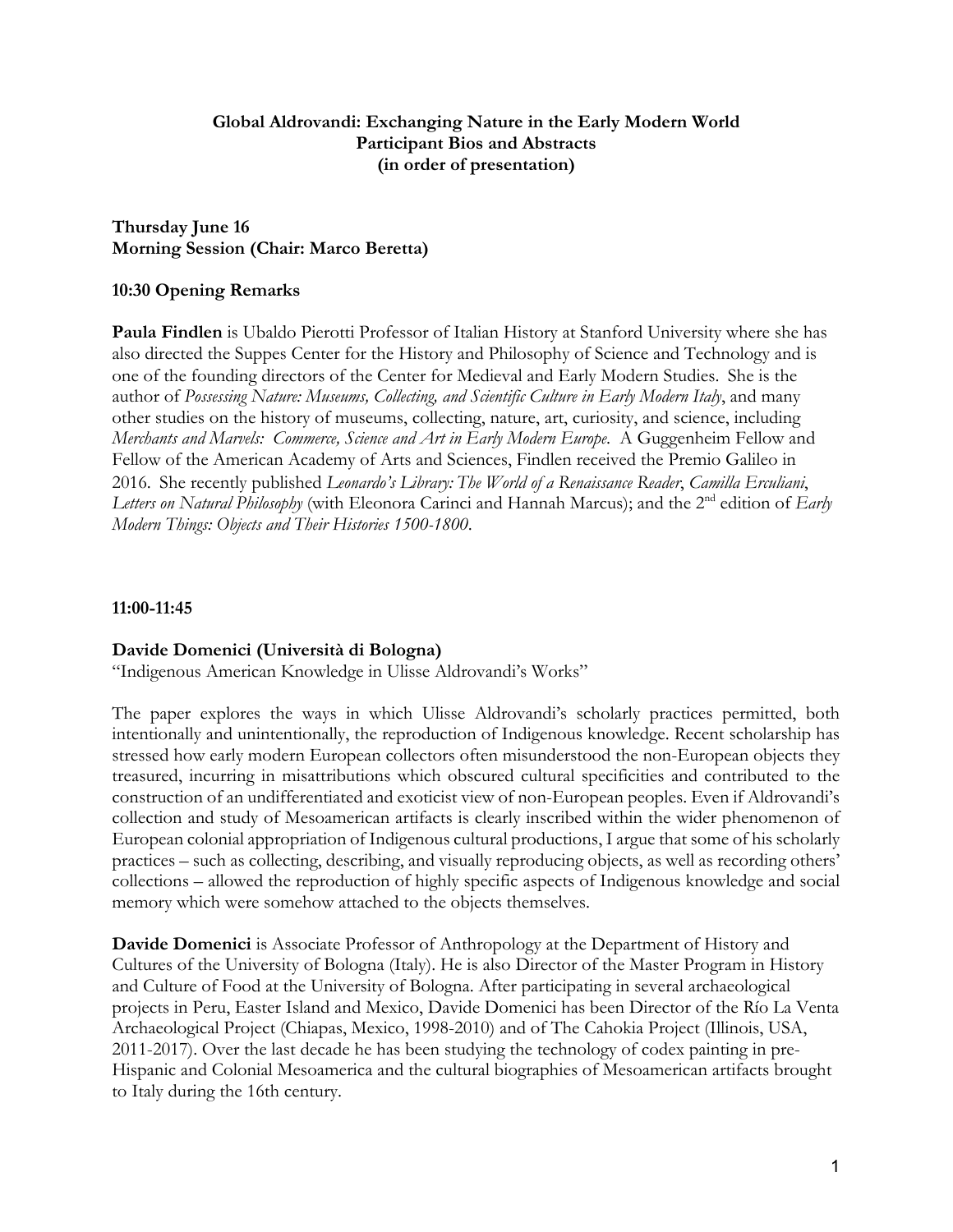**Samir Boumediene (respondent)** is a researcher at the Institut d'Histoire des Représentations et des Idées dans les Modernités (Lyon) and currently a fellow at Villa Medici (Rome). Trained in history and epistemology, he published his PhD on the history of New World medicinal plants in 2016 under the title *La colonisation du savoir*. He has published several articles on the history of drugs, medicine and plants. His current research deals with the notion of discovery in early modern times and with the history of questionnaires.

# **11:45-12:30**

**Caroline Duroselle-Melish** (Folger Shakespeare Library, Washington D.C.) "New World Artifacts, Old Graphic Techniques and Visual Strategies? Woodcuts of Artifacts from the Americas in *Musaeum Metallicum"*

This paper will closely examine extant woodblocks and their woodcut impressions depicting New World objects in Aldrovandi's volume *Musaeum metallicum* (1648). While the naturalist's study of these items has been skillfully analyzed (including most recently by Davide Domenici), the techniques and visual strategies used by his woodcutters to depict these objects are worth further exploration. New World objects presented new challenges for Aldrovandi's craftsmen. Few images of similar artifacts had been printed in books by others and could be used as models (the woodcuts in the *Musaeum metallicum* are most likely some of the earliest printed images depicting such items). Moreover, woodcutters were limited by the constraints of the woodblock medium. This paper will analyze the models and methods used to depict these items, placing them in the context of other woodcuts in the *Musaeum metallicum*, in order to determine the degree of novelty of Aldrovandi's printed images of New World objects.

**Caroline Duroselle-Melish** is Associate Librarian and Andrew W. Mellon Curator of Early Modern Books and Prints at the Folger Shakespeare Library in Washington D.C. Her publications include several articles on Aldrovandi, his library, and the book trade. She is currently finishing a project on his collection of woodblocks.

**Lia Markey (respondent)** is the Director of the Center for Renaissance Studies at the Newberry Library. Her major publications include a monograph, *Imagining the Americas in Medici Florence* (2016), and two edited volumes, *The New World in Early Modern Italy, 1492-1750* (2017) with Liz Horodowich, and *Renaissance Invention: Stradanus's "Nova Reperta"* (2020). She teaches at the University of Chicago and Northwestern University and has held fellowships at the Folger Library, the Warburg Institute, the Villa I Tatti, the Metropolitan Museum of Art, and the Herzog August Bibliothek. Currently, Lia is collaborating on an exhibition and edited volume provisionally entitled "Seeing Race Before Race," and participating in the Getty Connecting Art Histories Research Group, "Spanish Italy and the Iberian New World."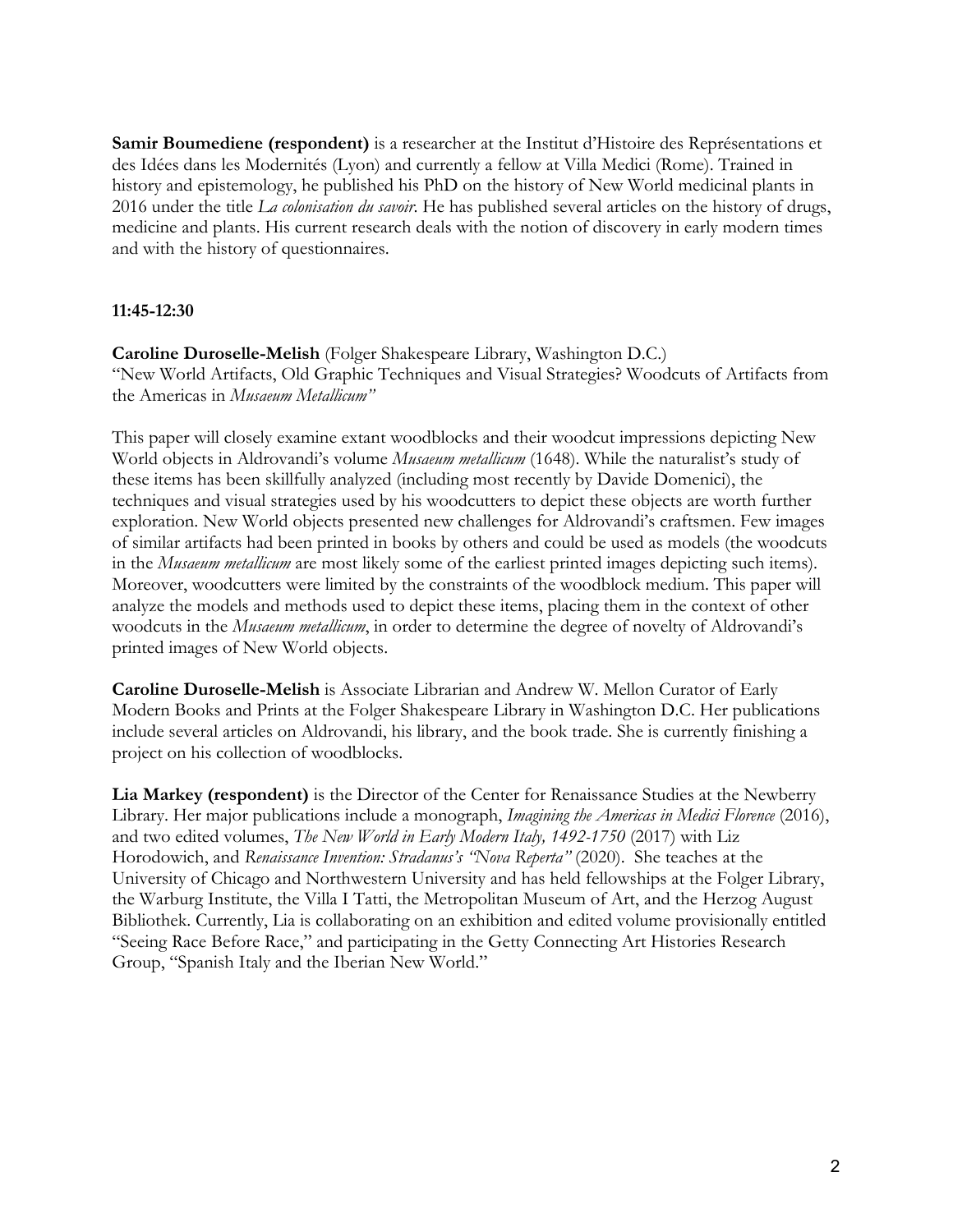# **Thursday June 16 Afternoon session (Chair: Davide Domenici)**

**15:00-15:45**

# **Noemi Di Tommaso** (Università di Bologna)

"African plants in the correspondence of Ulisse Aldrovandi"

In this talk, we will focus on Aldrovandi's efforts to understand the nature of African flora and find as many specimens as possible through his vast and almost entirely unpublished correspondence. Indeed, during the 16th century, scientific letters were increasingly assuming an autonomous *status* as a literary genre in the history of naturalism, as well as being able to connect people who were extremely distant from each other.

 An attempt will be made to reconstruct the way Aldrovandi implemented his botanical garden thanks to the seeds obtained from Cairo or, more generally, from Africa, experimenting with grafts from different geographical areas. And wherever for climatic reasons this was not possible, we will try to trace the direct study of African vegetation in the Aldrovandi's Archives of Nature, namely the dry herbarium and painted herbarium, both aimed also at making up for the technical difficulties of reproducing the African plant microcosm in Italy.

 Once it has been clarified that, steady in Bologna, Aldrovandi undertook to get to know and recognise African flora through letters, it becomes essential to focus on the letters involved in this cognitive process, and especially on the correspondents who brought him into contact with this reality.

**Noemi Di Tommaso** is a Ph.D student in History of Science at Alma Mater Studiorum, Università degli Studi di Bologna. After a double degree in Philosophy at Alma Mater Studiorum, Università degli Studi di Bologna, (BA in History of Philosophy and MA in History of Science), she started her Ph.D research on Ulisse Aldrovandi's manuscripts preserved in Biblioteca Universitaria di Bologna (BUB). Her research's topics mainly concern scientific correspondence in the late Renaissance, the creation of scientific networking, the exchange of objects by means of letters, the shift from Latin to Italian as a scientific language, etc. Her first peer-reviewed article is "Ulisse Aldrovandi lettore di Lucrezio," *Physis* 50, 1-2 (2020): 277-294. Di Tommaso is also assistant managing editor for Nuncius. Journal for Visual and Material History of Science and assistant managing editor for Aldrovandiana. Historical Studies in Natural History, and an active member of the Officina di Storia delle Scienze (OFFISS), Società Italiana di Storia della Scienza (SISS) and The International Association for Neo-Latin Studies (IANLS).

**Ingrid Greenfield (respondent)** is currently Lecturer at the University of Basel in the Fachbereich Kunstgestichte, where she teaches courses in the art history of pre-colonial Africa and its contact zones with Europe, roughly corresponding with the medieval and early modern periods. From 2017 to 2021, she held the postdoctoral position of Assistant to the Director for Academic Programs at I Tatti, where she is now an affiliated Research Associate with the project *Black Mediterranean/ Mediterraneo Nero - Artistic Encounters and Counter-narratives/ Incontri artistici e contronarrazioni,* part of the Getty Foundation's *Connecting Art Histories* initiative.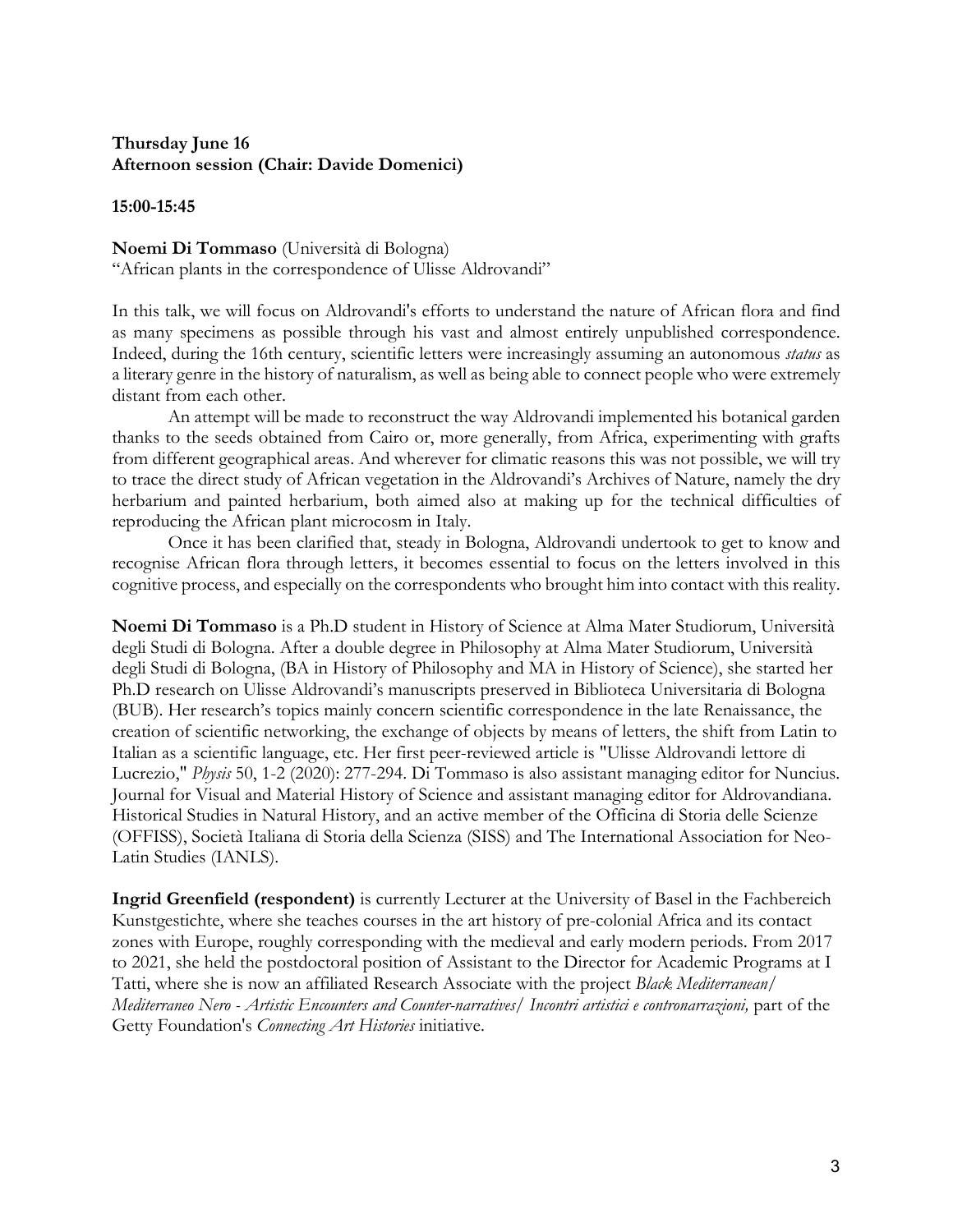#### **15:45-1630**

**Daniela Picchi** (Civic Archaeological Museum of Bologna) **Cristiana Scappini** (University of Bologna) "*Per Hieroglyphica ad Aegyptum*"

Horapollo's *Hieroglyphica* (1422), the only systematic treatise on hieroglyphics handed down from antiquity, and the texts attributed to Hermes Trismegistus, the mythical author of Greek-Alexandrian hermetic literature identified with the god Thoth, directed the attention of Renaissance scholars to the millennia-old Egyptian civilisation in an attempt to trace the innermost moral and religious meanings of nature. Moreover, the urban planning of the period in Rome and elsewhere brought to light antiquities imported from Egypt during the Roman Imperial age, making them available to the antiquities market. Ulysses Aldrovandi could not escape this fascination, as is evident from his works and his museum or *Theatrum sive Microcosmus Naturae*, home to some Egyptian antiquities. This paper presents the preliminary results of a study aimed at defining Ulisse Aldrovandi's views on ancient Egypt.

**Daniela Picchi** is Head of the Egyptian Collection of the Civic Archaeological Museum of Bologna and Secretary of the International Committee for Egyptology (CIPEG) of ICOM, after having been a member of the board for many years. She plays an important role in the study, protection, and enhancement of numerous minor or unknown Egyptian collections in Italy. Her scholarly work, which focuses on both the history of collecting and material culture, investigates the beginnings of the reception of ancient Egypt in Italy and Europe. In particular, she is studying and publishing the history of the Bolognese Egyptian collections from Aldrovandi onwards. Another ongoing research project is the *Bologna Mummy Project* (BOmp) in collaboration with the Institute for Mummy Studies of EURAC Research in Bolzano.

**Cristiana Scappini** is Librarian at the University of Bologna. She studied the historical collections of the Alma Mater Museum of Zoology (see *L'Ostracion gibbosus del Museo Aldrovandiano* in *I Musei Universitari di Bologna: Immagini*). Together with Maria Pia Torricelli, she investigated Aldrovandi's Museum and the results were published in *Lo studio Aldrovandi in Palazzo Pubblico (1617-1742)*, edited by Sandra Tugnoli Pattaro. Her interest in Aldrovandi's collection became the focus of her dissertation in Egyptology, entitled *Ulisse Aldrovandi and the perception of Egypt,* under the supervision of Daniela Picchi, with whom she has continued to deepen this research ever since.

**Matteo Martelli (respondent)** is professor in History of Science at the University of Bologna, and PI of the ERC project AlchemEast. His research focuses on Graeco-Roman and Byzantine science – with particular attention to alchemy and medicine – and its reception in the Syro-Arabic tradition. His publications include *The Four Books of Pseudo-Democritus* (2014) and *Collecting Recipes. Byzantine and Jewish Pharmacology in Dialogue* (2017; edited with L. Lehmhaus). In the framework of the *AlchemEast* project is currently working on a critical edition and translation of the alchemical books by Zosimus of Panopolis as preserved in the Syriac tradition.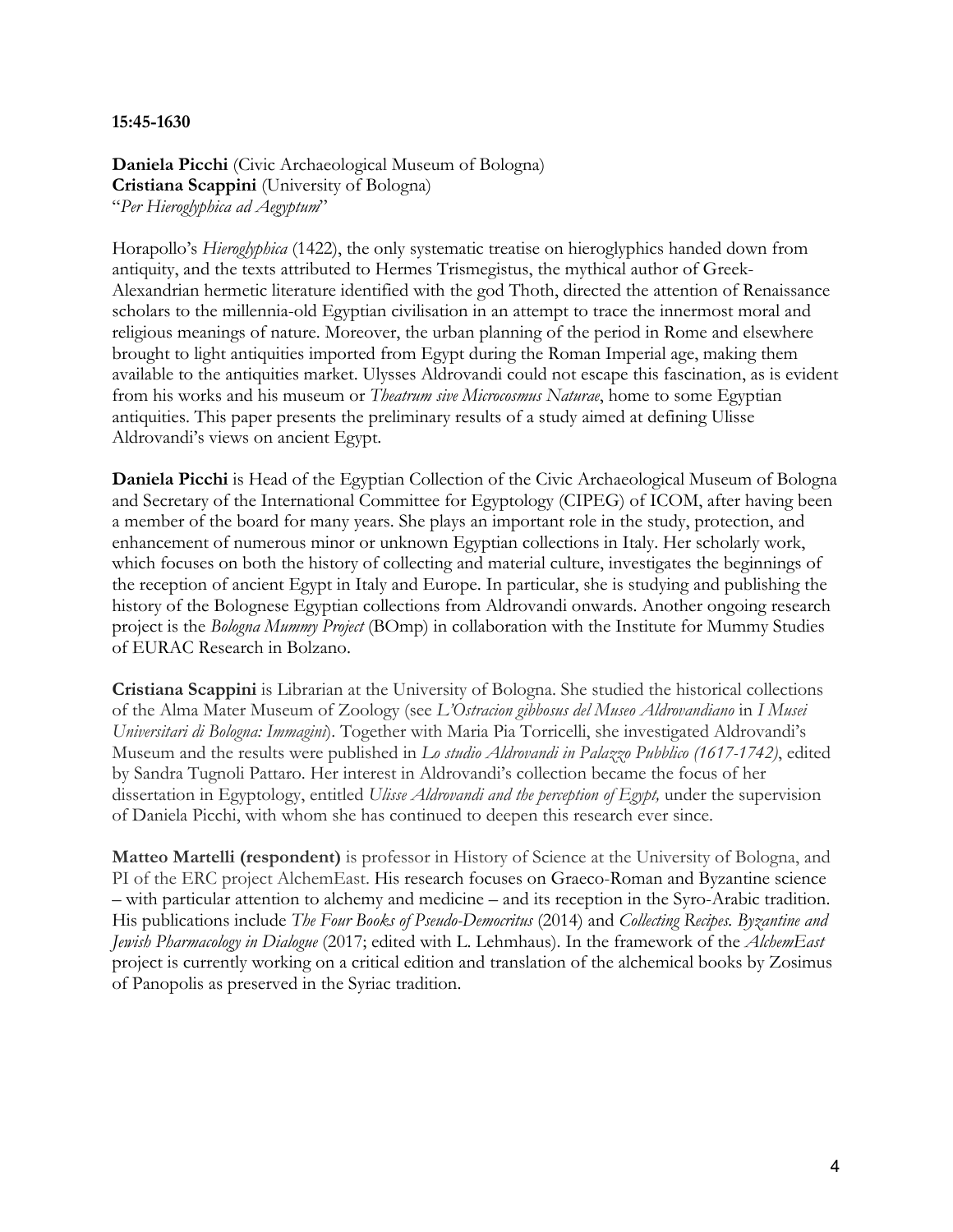# **Friday June 17 Morning session (Chair: Lia Markey)**

**9:30-10:15**

# **Barbara Di Gennaro** (Bologna)

Aldrovandi's *Farmaceptica*. Global Knowledge, Local Action

Was Ulysses Aldrovandi's pharmacy local or global? This paper explores the global and local dimensions in Aldrovandi's ideas and practices regarding pharmacy. On the one hand, stood his grandiose project for creating and stabilizing knowledge about world *materia medica*. Such a project was global in geographical scope and it envisioned the systematization of indigenous knowledge from all over the world by European scholars with a centralized organization. On the other hand, the place that the naturalist accorded to new foreign *materia medica* in medical practice was limited. Partially, this was because Aldrovandi supposed that the distribution of plants apt to medicinal use in each and every region was uniform. Furthermore, an analysis of Aldrovandi's use of the terms *local* (*nostrano*) and *foreign* shows contradictory meanings.

The ambiguity between *local* and *global* in Aldrovandi's pharmacy shows the coexistence in his work of both a pragmatic and visionary dimension in constant, fertile, and apparently unproblematic dialogue.

**Barbara Di Gennaro** earned a PhD in 2021 at Yale University in the History Department and the History of Science and Medicine Program. Her dissertation focuses on the medicines culture and market in early modern Italy, using theriac—the most famous drug in the Western world up to the nineteenth century—as a case study. In 2015, she was awarded the Jerry Stannard Memorial Award for the History of Pharmacy and the Annals of Science Essay Prize for "Craft, money and mercy: an apothecary's self-portrait in sixteenth-century Bologna". She also published her work in *Nuncius* and in several edited volumes.

**Iolanda Ventura (respondent)** (PhD, University of Florence, 1999) is Associate Professor of Medieval Latin at the University of Bologna. Her research deals with the history of medieval medicine (especially pharmacology and pharmacy) and the origin and transmission of pharmacological texts in Medieval manuscripts. She is currently preparing a critical edition of the Salernitan pharmacological collection *Circa instans*, and a book on the development of pharmacology and of the theoretical background of pharmacotherapy during the 13th century.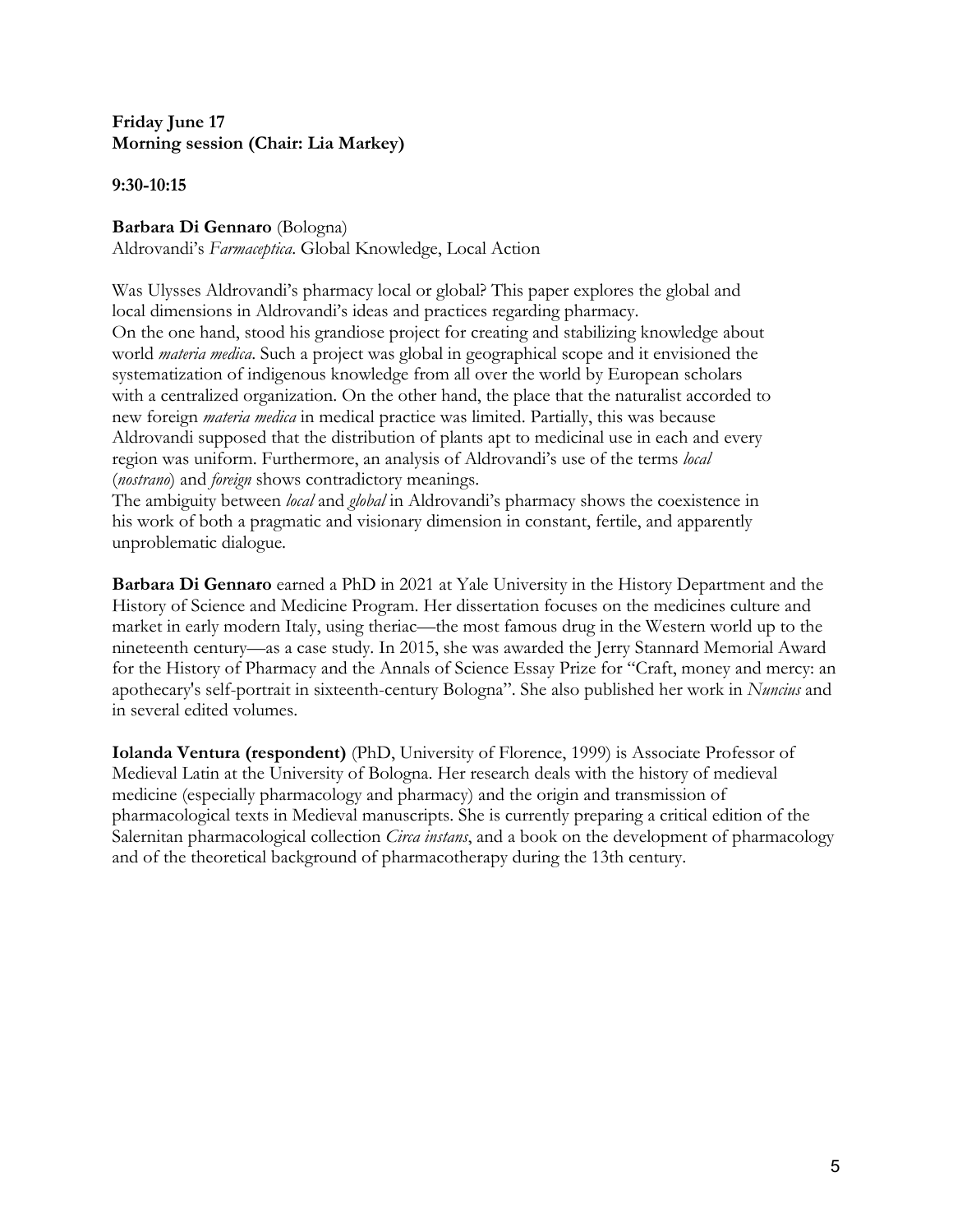### **10:15-11:00**

#### **Rebecca Zorach** (Northwestern University)

"'Per totum universum insinuans': Fossils and Formative Powers, the Local and the Global"

Over the course of the later sixteenth century, European natural philosophers began to temper the widespread theory of celestial influence on the formation of living and nonliving beings that had been derived from Albertus Magnus. Aldrovandi struggled with this position and eventually turned to a notion of vital or formative powers perfusing the entire universe, including earthly species, whether living (plants and animals) or nonliving (minerals). The question came to the fore in Aldrovandi's reflections on fossil shells in particular, in both the *De reliquis animalibus exanguibus* (1606) and *Musaeum metallicum* (1648), where he saw evidence of earth and stone taking on the shapes of shells. In this paper I look to Aldrovandi's sources in direct visual observation and in the writings of authors both ancient and modern who made reference to minerals, fossils, and mollusks in northern Europe, the east and west Indies, and Egypt and the Red Sea. Finally, I consider the ramifications of this position for understandings of form as both a natural and an artistic property.

**Rebecca Zorach** teaches and writes on early modern European art, contemporary activist art, and art of the 1960s and 1970s. Particular interests include print media, feminist and queer theory, the Black Arts Movement, art and ecology, and the multiple intersections of art and politics. Her books include *Blood, Milk, Ink, Gold: Abundance and Excess in the French Renaissance* (Chicago, 2005), *The Passionate Triangle* (Chicago, 2011), and *Art for People's Sake: Artists and Community in Black Chicago 1965–1975* (Duke, 2019). She is currently a Visiting Researcher for three weeks at the University of Bologna while completing a book on the early modern view of Nature as an artist.

**Monica Azzolini (respondent)** is a historian of early modern science, medicine and the environment, with particular focus on Italy but increasingly extending my research to transnational networks. She has taught at the University of Cambridge (U.K.), the University of Washington (U.S.A.), the University of New South Wales (Australia), and the University of Edinburgh (U.K.) and held fellowships at I Tatti - The Harvard Center for Italian Renaissance Studies, The Warburg Institute, London, and the Shelby Cullom Davis Center at Princeton University. Her research has been supported by the British Academy, The Leverhulme Trust, The Royal Society of Edinburgh, The Carnegie Trust, The European Commission, and The Global Challenges Research Fund (AHRC/NERC/EHSC). She has published widely on Leonardo da Vinci's anatomical studies, Renaissance astrology, and courtly science. She joined the University of Bologna in the autumn of 2017 as Associate Professor in the History of Science.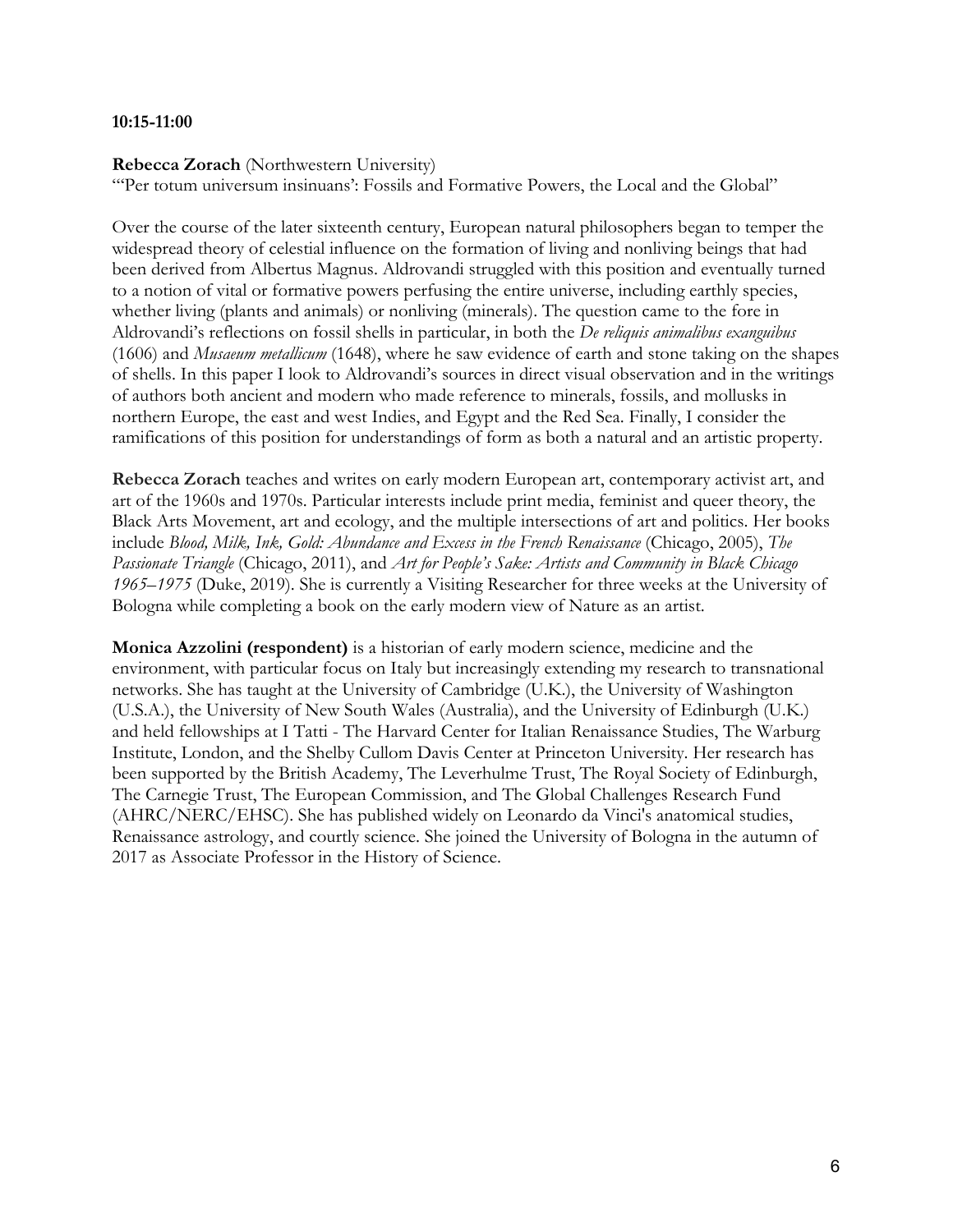### **11:00-11:45**

# **Hannah Marcus**

"Aldrovandi in Old Age: How an Elderly Man Saw his World"

This talk is first and foremost a contribution to our understanding of the long life of Ulisse Aldrovandi on the  $500<sup>th</sup>$  anniversary of his birth. It is a tribute to an idiosyncratic scholar that helps us to make sense of how he engaged with his own legacy in a period simultaneously of great intellectual activity and the beginnings of his own physical and mental decline. At another level, I hope that this essay can serve as a methodological intervention, urging scholars to foreground the life course as a unit of analysis. In the case of Aldrovandi, doing so has yielded not only biographical insights but also a new understanding of his own scholarly processes. To the question: How did this elderly man see his world? The answer would surely be through blurry lenses, with numerous aids and helpers, and with an eye constantly to his own past and his collections' future.

**Hannah Marcus** is Associate Professor of the History of Science at Harvard University. She is the author of *Forbidden Knowledge: Medicine, Science, and Censorship in Early Modern Italy* (University of Chicago Press, 2020), and the translator of Camilla Erculiani's 1584 *Letters on Natural Philosophy* (The Other Voice in Early Modern Europe, Toronto, 2021). Her current book project, *Methuselah's Children: The Renaissance Discovery of Old Age,* is a study of ideas about longevity and experiences of advanced old age in early modern Italy.

**David Lines (respondent)** is Professor in Italian Studies at the University of Warwick and Director of Warwick's Centre for the Study of the Renaissance. His research focuses on the intersections of history, literature, and philosophy in the period 1300–1750. In addition to publishing on Renaissance ethics, politics, and natural philosophy, he has been studying the teaching of arts and medicine in the early modern Italian universities (especially Bologna); a monograph on that subject is forthcoming: *The Dynamics of Learning in Early Modern Italy: Arts and Medicine at the University of Bologna* (Harvard University Press). He is Senior Editor of the book series Warwick Studies in Renaissance Thought and Culture (Brepols).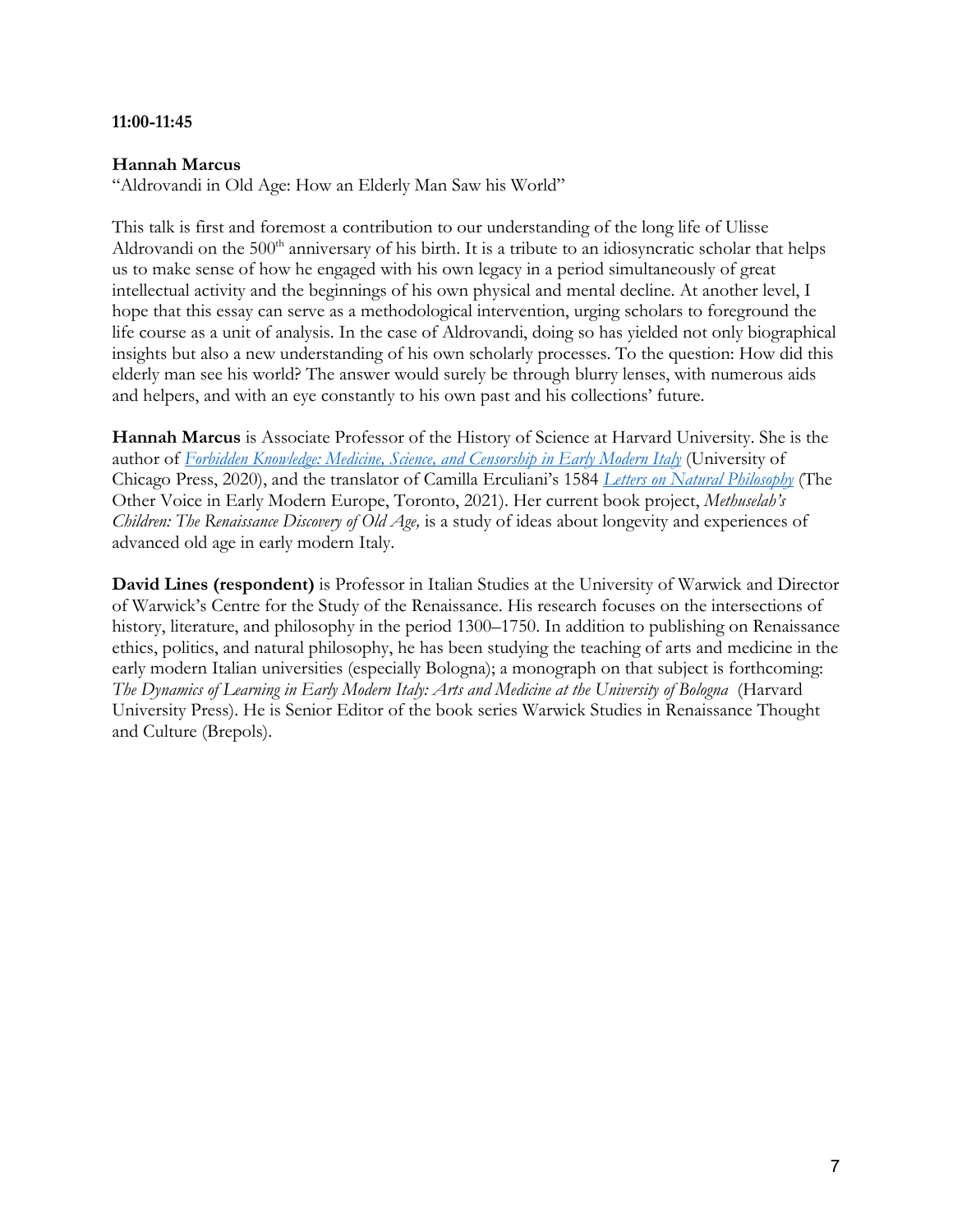# **Friday June 17 Afternoon session (Chair: Paula Findlen)**

**14:15-15:00**

**Alessandro Tosi** (Università di Pisa)

"Images from the East. Ulisse Aldrovandi and the Orient"

In the three volumes of his *Ornithologiae* (1599-1603), Ulisse Aldrovandi showed a number of images of "Indian" birds that he had received from Marquis Cesare Facchinetti, nephew of Pope Innocent IX, originally donated to Gregory XIII by the Japanese legation that arrived in Italy in 1585. Important documents for a good knowledge of Asian avifauna and bound, therefore, to meet great success in ornithological literature between the XVII and the XIX centuries, such images help chart Aldrovandi's geography all the way through to East Indies. Between art and science, setting them in a wider historical context can therefore be an opportunity to reflect from a new perspective on the central role of images in the work of the naturalist, with many unexpected connections to modern imagery.

**Alessandro Tosi** is Associate Professor of History of Modern Art at the Department of Civilization and Forms of Knowledge, University of Pisa. He conducts research in the history of arts from the early modern to the present age, with a focus on the relation between art and science. He has published a large number of papers in these fields of research, and his papers have been presented at many national and international symposia and conferences. Since 2007, he has been Scientific Director of the Museo della Grafica in Pisa.

**Maria Vittoria Spissu (respondent)** is a Marie Skłodowska-Curie Global Fellow. Her research project is entitled "Communities of Concord: Building Contentment and Belonging through Emotional Images in Early Modern Europe and Beyond" and hosted by The Center for Renaissance Studies at the Newberry Library, Chicago. She is Senior Assistant Professor of Early Modern Art History at DAR, UNIBO. She has published on Flemish-Iberian altarpieces/illuminated books, connections/networks in the Mediterranean Renaissance and Habsburg World, and Otherness (images of Jews, Muslims, Ottoman Turks, and converts). She co-edited *The Myth of the Enemy: Alterity, Identity, and Their Representations* (2019) and is part of the COST Action "Islamic Legacy: Narratives East, West, South, North of the Mediterranean (1350-1750)" and "Spanish Italy and the Iberian Americas" (Columbia University/Getty Foundation).